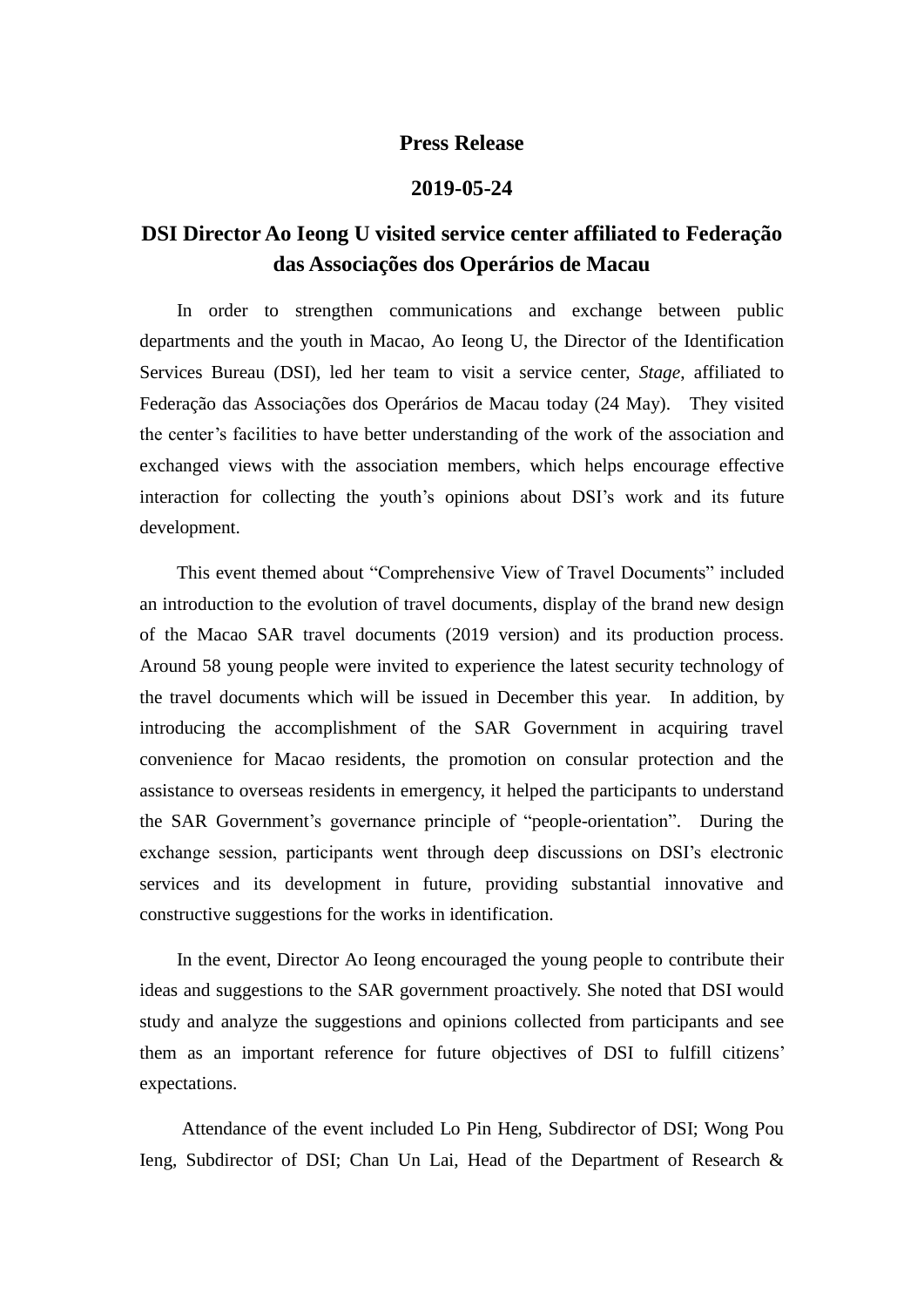Development and Archive Management; Kun Sin Yin, Head of the Department of Travel Documents; Lo Hou Chi, Head of the Department of General Affairs; Van Kit Lam, Acting Head of the Department of Residents Identification; Xu Xin, Head of the Division of Criminal Record, as well as Tong Wai Kit, Head of the Division of Registration of Association and Foundation.



Director of DSI visited a service center, *Stag*e, affiliated to Federação das Associações dos Operários de Macau



Members of the youth association had interaction and exchange with the Director of

DSI